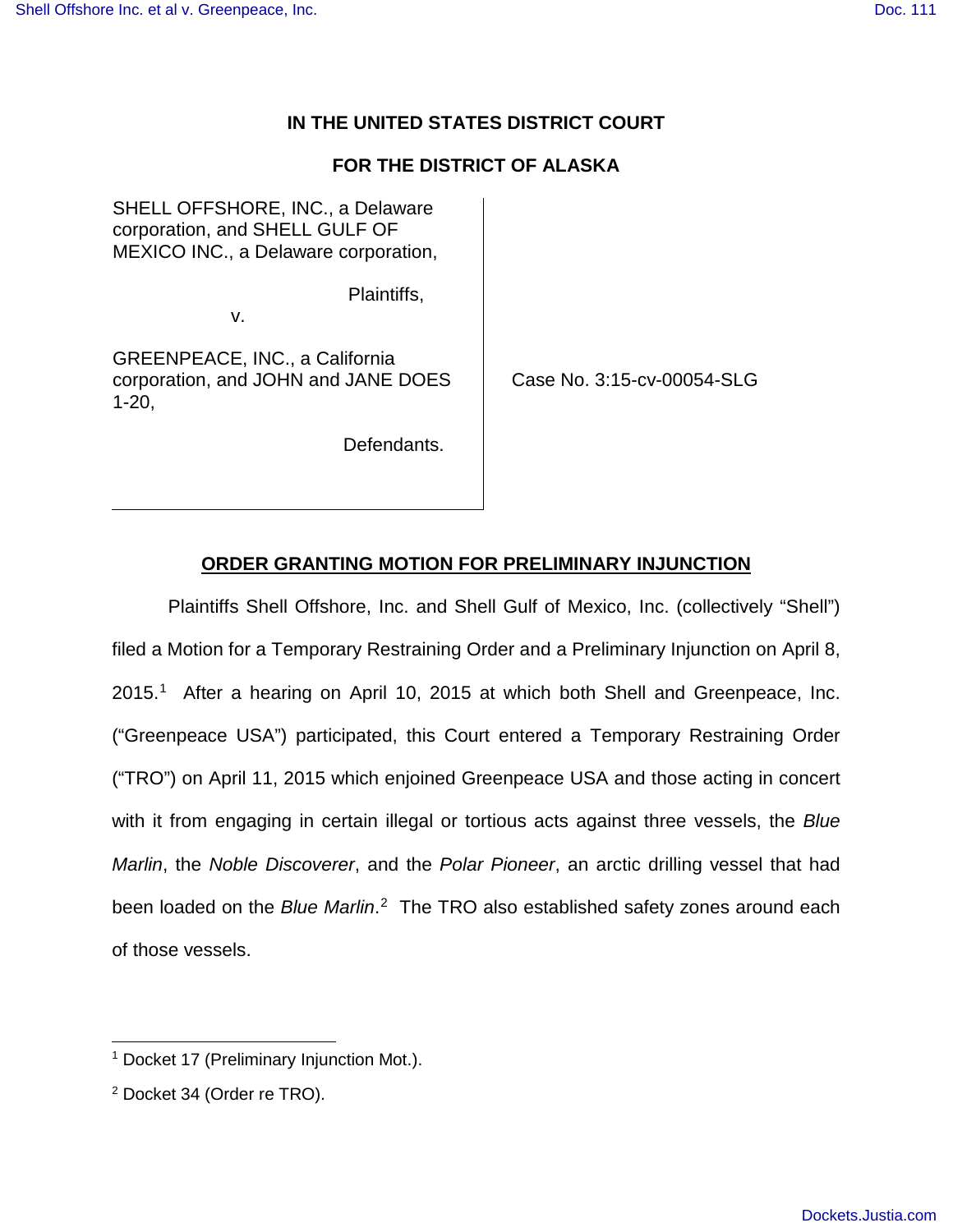The TRO was initially set to expire on April 28, 2015. $3$  A hearing on the Motion for Preliminary Injunction was held on April 28, 2015. At that time, the Court extended the TRO until May 9, 2015 or until the Court's determination of the Motion for a Preliminary Injunction.<sup>[4](#page-1-1)</sup>

Each party called witnesses to testify at the preliminary injunction hearing. Shell called David George and Michael John Battle IV; Greenpeace called Mary Sweeters. Each party also filed numerous declarations and exhibits. At the conclusion of the hearing, the Court took the matter under advisement. This is the second time a case between Shell and Greenpeace USA has come before this Court in which Shell seeks preliminary injunctive relief to prevent Greenpeace USA from committing tortious or illegal acts against its drilling fleet.<sup>[5](#page-1-2)</sup>

#### **DISCUSSION**

As a preliminary matter, there is currently pending before the Court a motion recently filed by Greenpeace USA that seeks to dismiss this action. The motion argues, among other points, that the Court lacks subject matter jurisdiction.<sup>[6](#page-1-3)</sup> However, the Court finds that it has subject matter jurisdiction to issue a preliminary injunction in this dispute between two U.S. corporations, including one that is applicable on the high

<span id="page-1-0"></span><sup>3</sup> Docket 34 (Order re TRO) at 11.

<span id="page-1-1"></span><sup>&</sup>lt;sup>4</sup> See generally Federal Rule of Civil Procedure 65(b)(2). See also Docket 87 (Order Extending Temporary Restraining Order). Civil Rule 65 permits courts to enter TRO's for up to 28 days; thereafter, a preliminary injunction may be entered.

<span id="page-1-2"></span><sup>5</sup> See Case No. 3:12-cv-00042-SLG; see also Shell Offshore, Inc. v. Greenpeace, Inc., 709 F.3d 1281 (9th Cir. 2013).

<span id="page-1-3"></span><sup>6</sup> Docket 99 (Mot. to Dismiss) (filed May 4, 2015).

<sup>3:15-</sup>cv-00054-SLG, Shell Offshore Inc., et al. v. Greenpeace, Inc., et al. Order Granting Motion for Preliminary Injunction Page 2 of 19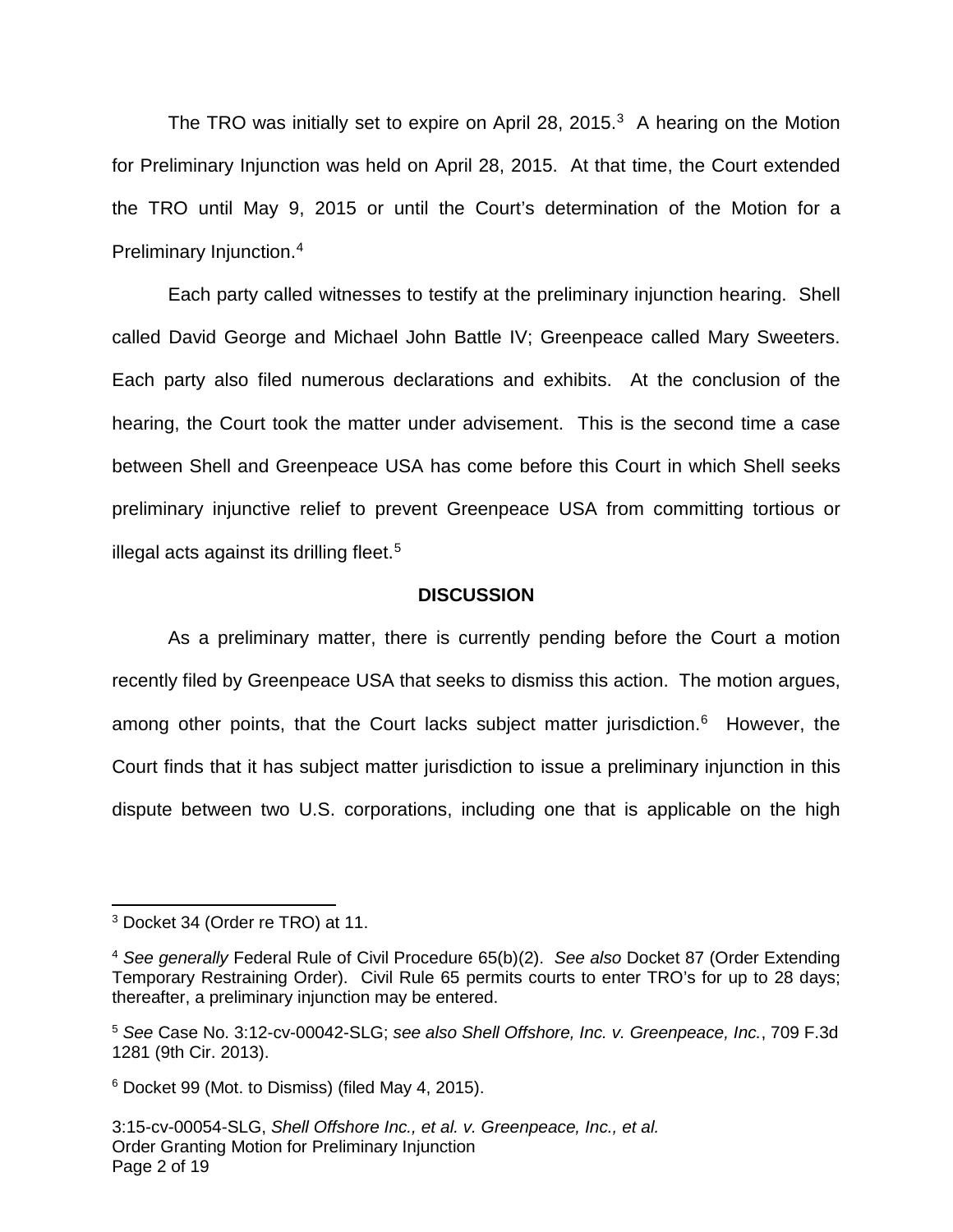seas.<sup>[7](#page-2-0)</sup> Greenpeace USA's motion to dismiss is not currently ripe; an order explaining the basis for the Court's determination that it has subject matter jurisdiction will be issued after that pending motion has been fully briefed. $8$  Also pending before the Court are several motions to admit, limit, or exclude certain evidence.<sup>[9](#page-2-2)</sup> Not all of those motions are ripe, and a separate order will also be later issued that addresses each of those motions.

Plaintiffs seeking preliminary injunctive relief must establish that "(1) they are likely to succeed on the merits; (2) they are likely to suffer irreparable harm in the absence of preliminary relief; (3) the balance of equities tips in their favor; and (4) a preliminary injunction is in the public interest."<sup>[10](#page-2-3)</sup> "Under the 'sliding scale' approach to preliminary injunctions observed in [the Ninth Circuit], 'the elements of the preliminary injunction test are balanced, so that a stronger showing of one element may offset a weaker showing of another."<sup>[11](#page-2-4)</sup> But in any event, even with the sliding scale approach, "plaintiffs must establish that irreparable harm is likely, not just possible, in order to

<span id="page-2-0"></span> $^7$  See 28 U.S.C. § 1332; 43 U.S.C. § 1349(b)(1); see also Shell Offshore, Inc. v. Greenpeace, Inc., 709 F.3d 1281, 1288 (9th Cir. 2013) (finding subject matter jurisdiction for preliminary injunction between these parties).

<span id="page-2-1"></span><sup>&</sup>lt;sup>8</sup> Shell filed its opposition to Greenpeace's Motion to Dismiss earlier today, on May 8, 2015, at Docket 106.

<span id="page-2-2"></span><sup>9</sup> See Dockets 16, 44, 66 (motions for judicial notice); Dockets 84, 88 (motions to strike). Greenpeace USA filed its Reply to Docket 84 late yesterday, on May 7, 2015.

<span id="page-2-3"></span><sup>&</sup>lt;sup>10</sup> Sierra Forest Legacy v. Ray, 577 F.3d 1015, 1021 (9th Cir. 2009) (citing Winter v. Nat. Resources Def. Council, Inc., 555 U.S. 7, 20 (2008)).

<span id="page-2-4"></span><sup>&</sup>lt;sup>11</sup> Pimentel v. Dreyfus, 670 F.3d 1096, 1105 (9th Cir. 2012). See also Alliance for the Wild Rockies v. Cottrell, 632 F.3d 1127, 1131 (2011) (discussing post-Winter circuit split over continuing viability of the sliding scale approach and joining the Seventh and Second Circuits in retaining it).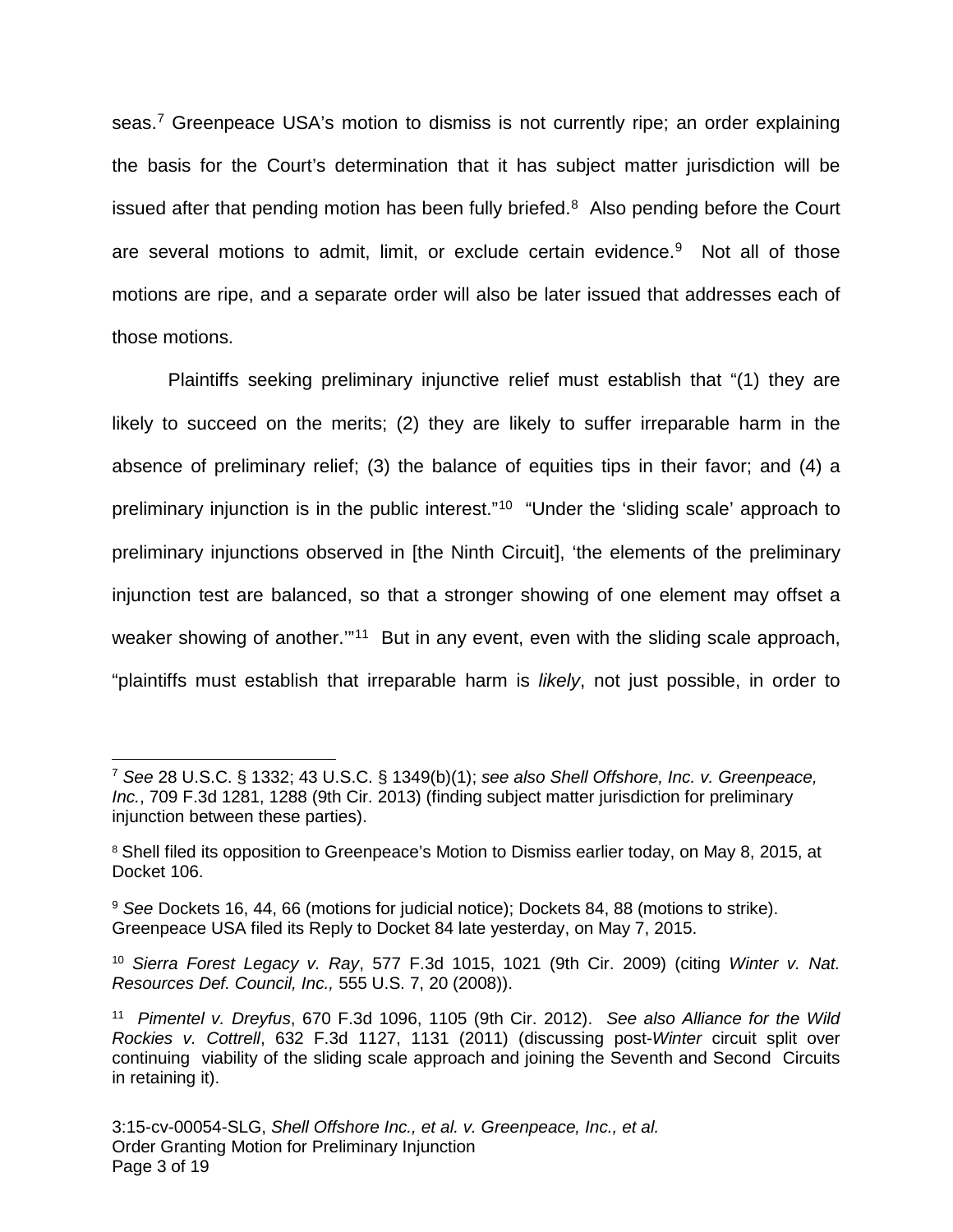obtain a preliminary injunction."<sup>[12](#page-3-0)</sup> Injunctive relief is an equitable remedy, and "[t]he essence of equity jurisdiction is the power of the court to fashion a remedy depending upon the necessities of the particular case."[13](#page-3-1)

The Court previously assessed these factors in this case when granting Shell's motion for a Temporary Restraining Order with respect to three of the vessels.<sup>[14](#page-3-2)</sup> The record now before the Court is considerably more developed. Shell now seeks injunctive relief as to 29 vessels and certain other property for the entire 2015 Arctic drilling season. This Order is based on the testimony and documentary evidence presented by both parties and the arguments of counsel regarding the Motion for Preliminary Injunction, except as the Court indicates it has specifically excluded by separate order. Upon consideration of that record, the Court finds as follows:

#### 1. The likelihood of success on the merits

This requirement for preliminary injunctive relief is met if the Court finds that Shell has stated at least one claim in its Complaint on which it is likely to succeed. Shell's Complaint includes a claim for trespass and trespass to chattels, among other claims. In Marastro Compania Naviera, S.A. v. Canadian Maritime Carriers the Fifth Circuit recognized trespass as a viable claim in a maritime context. There, that circuit held "that general common law and in particular the Restatement (Second) of Torts should

<span id="page-3-0"></span><sup>&</sup>lt;sup>12</sup> Alliance for the Wild Rockies v. Cottrell, 632 F.3d 1127, 1131 (9th Cir. 2011) (emphasis in original). In Winter, the Supreme Court held that the possibility of injury is not enough; the movant must, at a minimum, demonstrate the *likelihood* of irreparable injury in the absence of an injunction. Winter v. Natural Resources Defense Council, 555 U.S. 7, 22 (2008)

<span id="page-3-1"></span><sup>&</sup>lt;sup>13</sup> Sierra Forest, 577 F.3d at 1022 (citing United States v. Odessa Union Warehouse Co-op, 833 F.2d 172, 175 (9th Cir. 1987)).

<span id="page-3-2"></span><sup>14</sup> Docket 34 (Order re TRO) (filed April 11, 2015).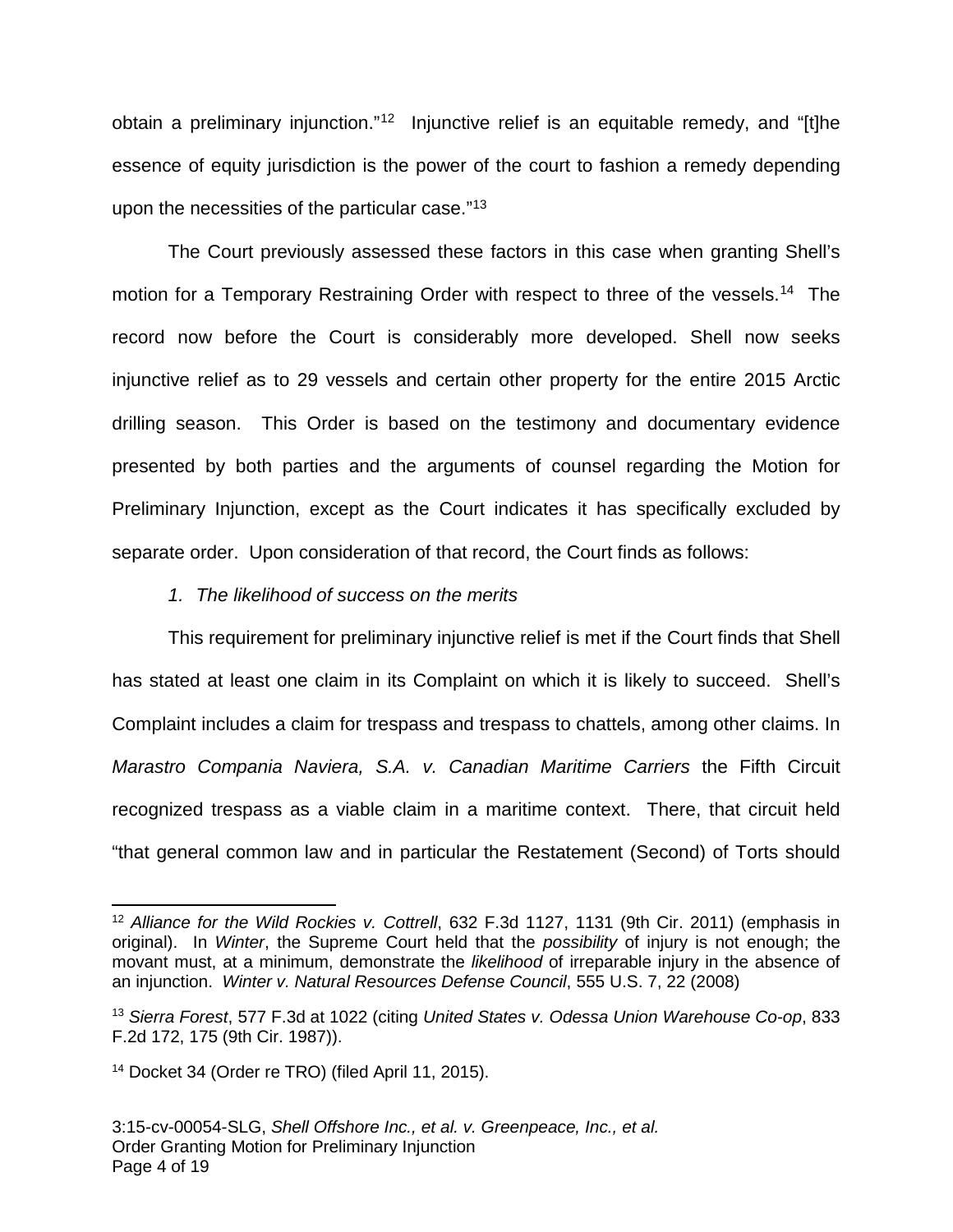control to determine the law of maritime trespass, in order to promote uniformity in general maritime law."<sup>[15](#page-4-0)</sup> Under the Restatement, one is subject to liability for trespass to chattels by intentionally intermeddling with property in the possession of another.<sup>[16](#page-4-1)</sup> And while a showing of actual trespass may be required in order to recover damages, the Restatement makes clear that in appropriate cases, injunctive relief may be ordered for torts that are only threatened and have not actually occurred.<sup>[17](#page-4-2)</sup> As noted above, Greenpeace USA has recently filed a motion to dismiss all of Shell's claims, including its trespass claim, pursuant to Civil Rule  $12(b)(6)$ .<sup>[18](#page-4-3)</sup> That motion is not yet ripe. But in light of the impending expiration of the TRO, the Court will examine at this time whether Shell is likely to succeed on the merits of its trespass claim for purposes of preliminary injunctive relief.

As noted above, the law recognizes that a party may seek injunctive relief to prevent threatened illegal or tortious conduct. To obtain such injunctive relief, plaintiffs must show themselves to be

> under threat of suffering "injury in fact" that is concrete and particularized; the threat must be actual and imminent, not conjectural or hypothetical; it must be fairly traceable to the challenged action of the defendant; and it must be likely that a favorable judicial decision will prevent or redress the injury.<sup>[19](#page-4-4)</sup>

<span id="page-4-0"></span><sup>15</sup> 959 F.2d 49, 53 (5th Cir. 1992).

<span id="page-4-1"></span><sup>&</sup>lt;sup>16</sup> See generally REST. 2D TORTS §§ 216-22.

<span id="page-4-2"></span><sup>&</sup>lt;sup>17</sup> See REST. 2D TORTS § 933.

<span id="page-4-3"></span><sup>18</sup> Docket 99 (Mot. to Dismiss) (filed May 4, 2015).

<span id="page-4-4"></span><sup>19</sup> Summers v. Earth Island Inst., 555 U.S. 488, 493 (2009); see also Shell Offshore, Inc. v. Greenpeace, Inc., 709 F.3d 1281, 1288-89 (9th Cir. 2013).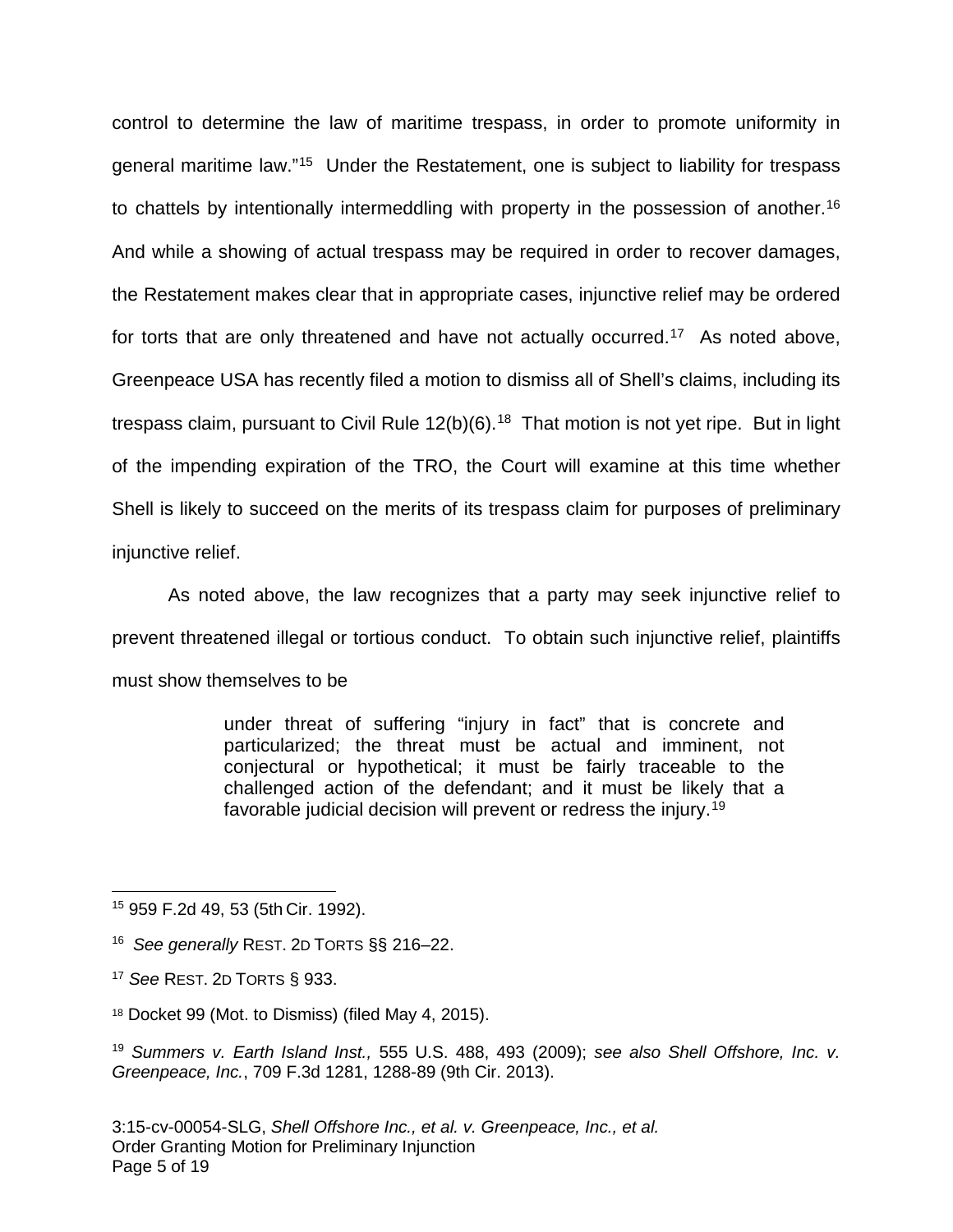Here, Shell has submitted persuasive evidence that it is under a strong threat of future trespasses by Greenpeace USA in the near term. Perhaps the best evidence of that fact is that a Greenpeace USA employee was among the six activists that recently climbed aboard a Shell-contracted vessel, the Polar Pioneer, and that, according to the testimony of Ms. Sweeters, Greenpeace USA's Arctic campaigner, Greenpeace USA was involved in the selection of that activist for that boarding. In addition, Ms. Sweeters testified at the preliminary injunction hearing that currently one of Greenpeace USA's primary campaigns is its "Save the Arctic" campaign, which has among its goals that no oil drilling occur in the Arctic. Ms. Sweeters also testified that one of the methods that Greenpeace USA uses to try to achieve its goals is nonviolent direct action, including illegal activity. And Ms. Sweeters acknowledged that Greenpeace USA has singled out Shell as its key target this summer in order to halt drilling in the Arctic.<sup>[20](#page-5-0)</sup> Based on the evidence presented, the Court finds that there is a strong likelihood that Greenpeace USA will attempt to again trespass against Shell's Arctic operations while Shell is preparing to be and/or when it is in the Chukchi Sea this summer.

Greenpeace USA has asserted that Shell is not likely to succeed on the merits of a trespass claim because Shell does not own or operate all of the vessels from which it seeks to enjoin Greenpeace USA. $21$  In response, Shell asserts that it "has a clear property interest in all of the vessels," all of which are "either 'on hire' to Shell or have

<span id="page-5-0"></span><sup>20</sup> Docket 90 (Transcript) at 202.

<span id="page-5-1"></span> $21$  Docket 59 (Opp'n) at 23-24.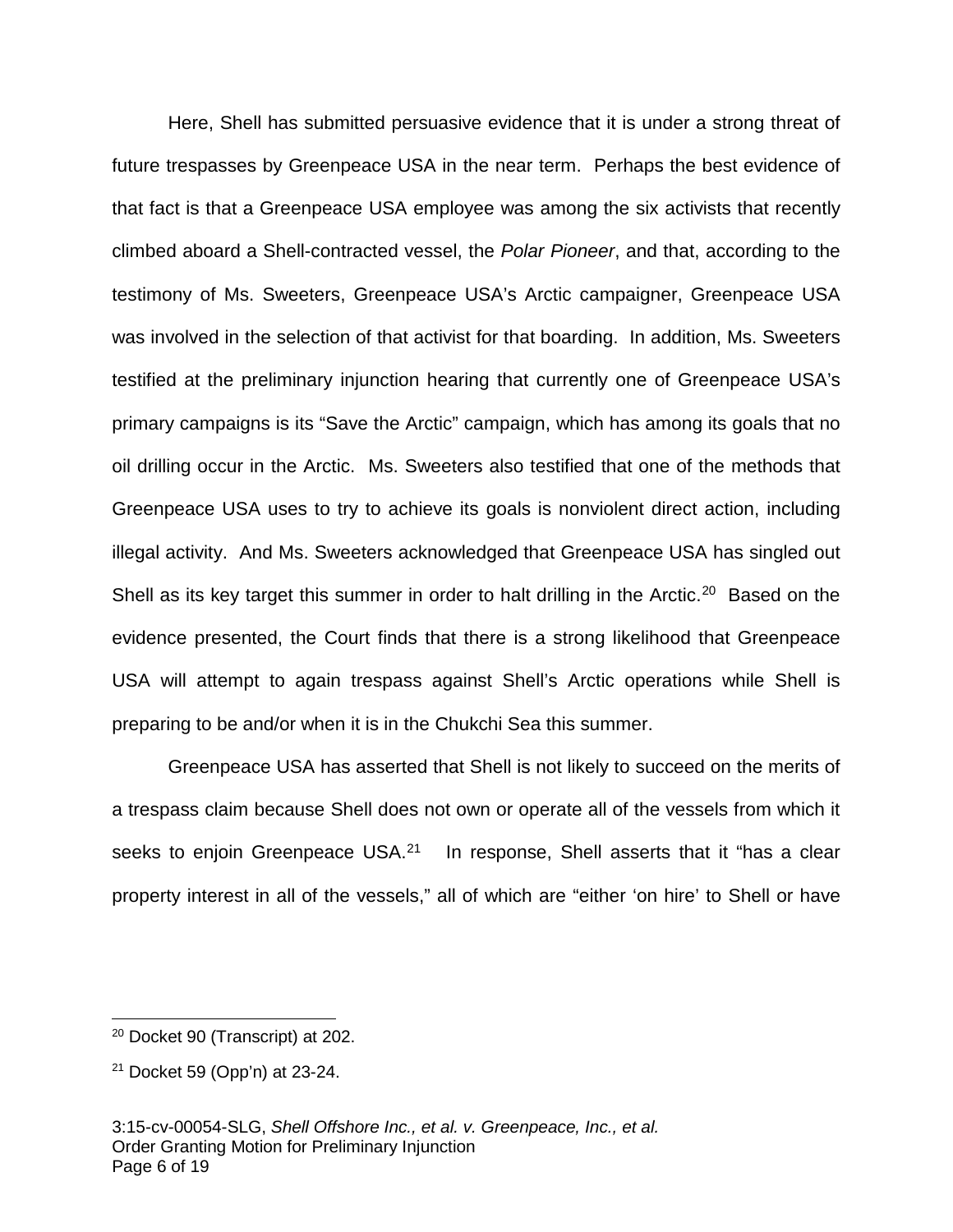fully executed contracts that will bring them on hire shortly."<sup>[22](#page-6-0)</sup> The Court is persuaded that Shell's interest in the vessels during the time they are under contract to Shell creates a sufficient interest for preliminary injunctive relief as to threatened future trespasses when the contracts are in effect.<sup>[23](#page-6-1)</sup>

2. The likelihood of irreparable harm in the absence of preliminary relief

A party seeking injunctive relief must also demonstrate the likelihood of irreparable harm in the absence of an injunction. "[I]f plaintiff either can bring a legal action and seek damages that will compensate him fully, or if plaintiff can assert his claim as a defense in some other proceeding, the alternative remedy is adequate,"[24](#page-6-2) and equitable relief should be denied. However, "[t]he mere fact that economic damages may be available does not always mean that a remedy at law is 'adequate."<sup>[25](#page-6-3)</sup> Particularly where, as here, the amount of economic harm would be difficult to measure if Greenpeace USA prevailed in its efforts to disrupt or stop Shell from proceeding with its 2015 Arctic drilling plans, injunctive relief may be warranted.<sup>[26](#page-6-4)</sup>

Moreover, if Greenpeace USA continues with its planned tortious or illegal disruption of Shell's Arctic drilling operations planned for this summer, there is a significant risk to the safety of Shell's personnel, including its contractors (as well as the safety of Greenpeace USA activists), which is a type of irreparable harm for which there

<span id="page-6-0"></span><sup>&</sup>lt;sup>22</sup> Docket 75 (Reply) at 11-12. See also Docket 11 (Battle Decl.) at  $\P$  5; Docket 41 (George Decl.) at  $\P$  3.

<span id="page-6-1"></span><sup>23</sup> See REST. 2D TORTS § 216.

<span id="page-6-2"></span> $24$  Wright & Miller § 2944.

<span id="page-6-3"></span><sup>&</sup>lt;sup>25</sup> Janvey v. Alguire, 647 F.3d 585, 600 (5th Cir. 2011).

<span id="page-6-4"></span> $26$  See Continental Airlines, Inc. v. Intra Brokers, Inc., 24 F.3d 1099, 1105 (9th Cir. 1994).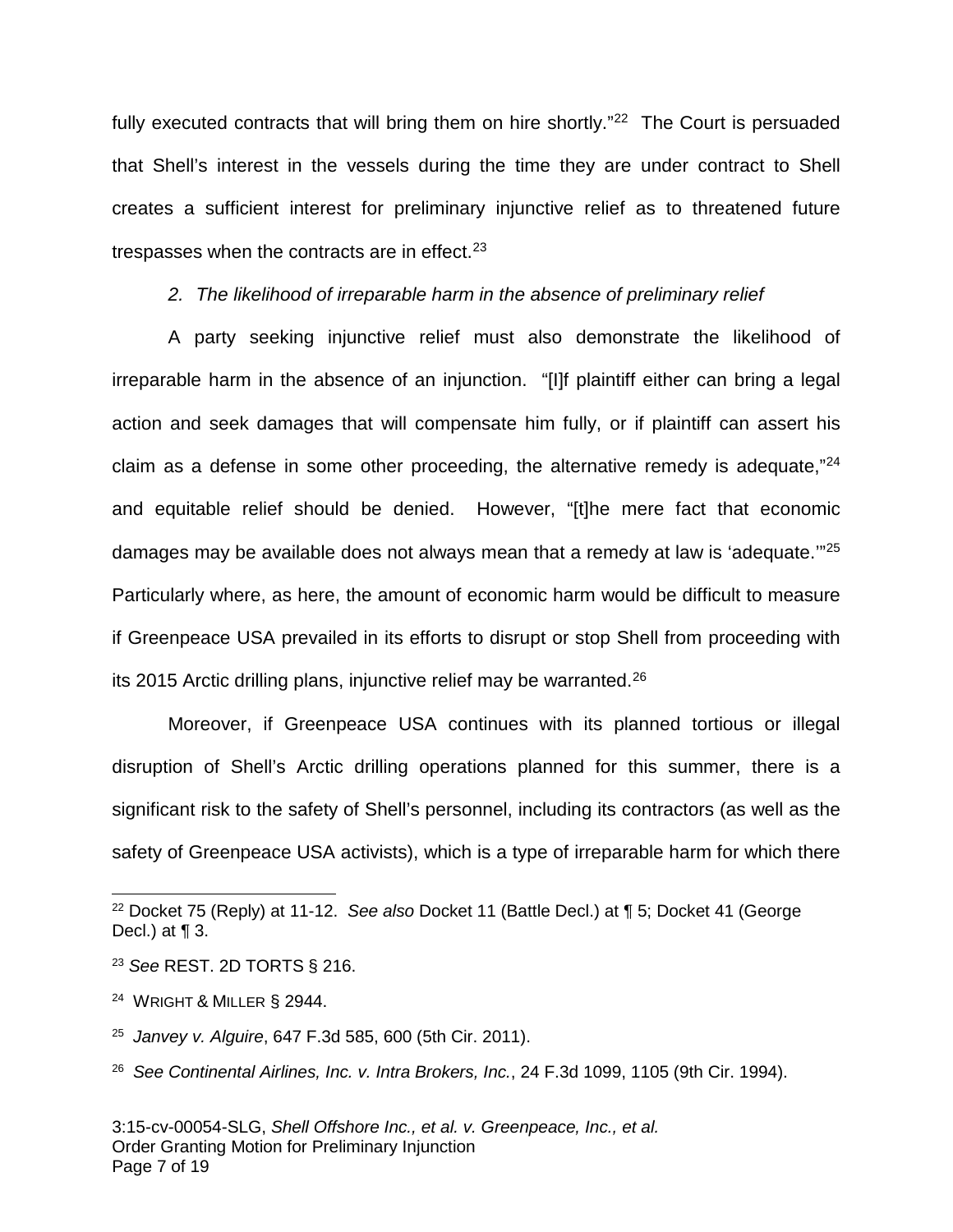is no adequate remedy at law.<sup>[27](#page-7-0)</sup> Greenpeace USA points to the fact that no one was injured when the six activists climbed onto the Polar Pioneer in the middle of the Pacific Ocean last month as demonstrative of a low likelihood of future irreparable harm. The Court disagrees. Rather, in the Court's view, the fact that no one was injured on that one occasion was quite fortuitous and does not serve to counter the clear risk of harm that is posed when individuals are scaling uninvited onto a vessel in the middle of the ocean or onto a drilling rig in the Chukchi Sea. Indeed, as the Ninth Circuit held on appeal from the previous case involving similar conduct by Greenpeace USA, it is "too plain for debate that such tactics at minimum pose a serious risk of harm to human life, particularly if attempted in the extreme conditions of the Arctic Ocean, and that such harm could find no adequate remedy at law."<sup>[28](#page-7-1)</sup>

Greenpeace USA also asserts that Shell cannot demonstrate an irreparable injury because "its drilling permit still has not been issued, its plans are contingent, and legal certainty has not been achieved."<sup>[29](#page-7-2)</sup> While this argument may have some merit as to Shell's potential economic injury, Greenpeace's recent actions, as noted above, already pose a serious risk of harm to human life while Shell's fleet is mobilizing.

Greenpeace USA also asserts that there is an adequate remedy at law for Shell because of the Coast Guard regulations that have created safety zones around Shell's primary vessels. But the Court is unpersuaded that the Coast Guard's regulations

<span id="page-7-0"></span><sup>&</sup>lt;sup>27</sup> See, e.g., Heather K. by Anita K. v. City of Mallard, Iowa, 887 F. Supp. 1249, 1266 (N.D. Iowa 1995); Texaco Indep. Union of Coraopolis Terminal v. Texaco, Inc., 452 F. Supp. 1097, 1107 (W.D. Pa. 1978).

<span id="page-7-1"></span> $28$  Shell Offshore, Inc. v. Greenpeace, Inc., 709 F.3d 1281, 1291 (9th Cir. 2013).

<span id="page-7-2"></span> $29$  Docket 59 (Opp'n) at 28 (internal quotation marks omitted).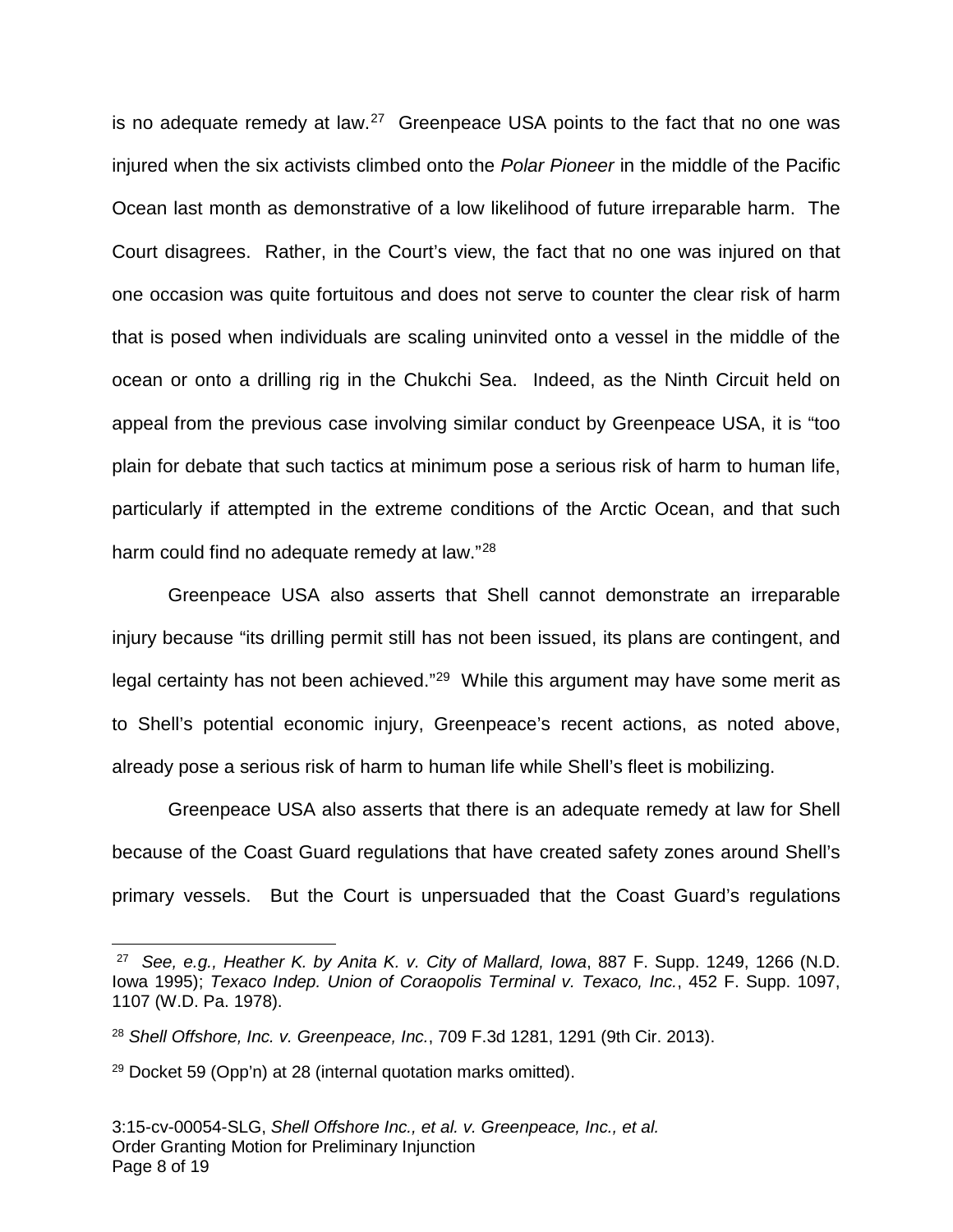would eliminate the likelihood of irreparable harm to Shell in the absence of preliminary injunctive relief, particularly since Greenpeace USA has made clear that it will undertake illegal and tortious activity in an effort to achieve its goals, which the Court finds could well include the violation of Coast Guard safety zone regulations. Moreover, as the experience from 2012 demonstrates when a similar Preliminary Injunction was in place, the Court finds that preliminary injunctive relief will likely prevent such threatened tortious and/or illegal activity from occurring.

In sum, based on the record before the Court, Shell has demonstrated a likelihood of irreparable harm in the absence of preliminary injunctive relief.

## 3. The balance of the equities

The third requirement that a moving party must show in order to obtain a preliminary injunction is that the balance of equities tips in its favor.

To the extent that Greenpeace USA's interests are to engage in illegal or tortious activities, the balance of equities clearly weighs in favor of Shell.<sup>[30](#page-8-0)</sup> And yet Greenpeace USA's members certainly have a First Amendment right to protest vigorously against Shell's planned drilling activity, so long as such protest is done in a manner consistent with the law. The Court acknowledges that the establishment of safety zones in a preliminary injunction that limits Greenpeace USA from approaching too close to Shell's vessels could have an impact on Greenpeace USA's otherwise legal activities. But where Greenpeace USA has demonstrated and testified that it turns to illegal and

<span id="page-8-0"></span> $30$  See, e.g., Shell Offshore, Inc. v. Greenpeace, Inc., 709 F.3d 1281, 1291 (9th Cir. 2013) (affirming the Court's preliminary injunction order "in light of the serious risk to human life and property posed by the conduct that the preliminary injunction enjoins, and given the narrow tailoring of the order.").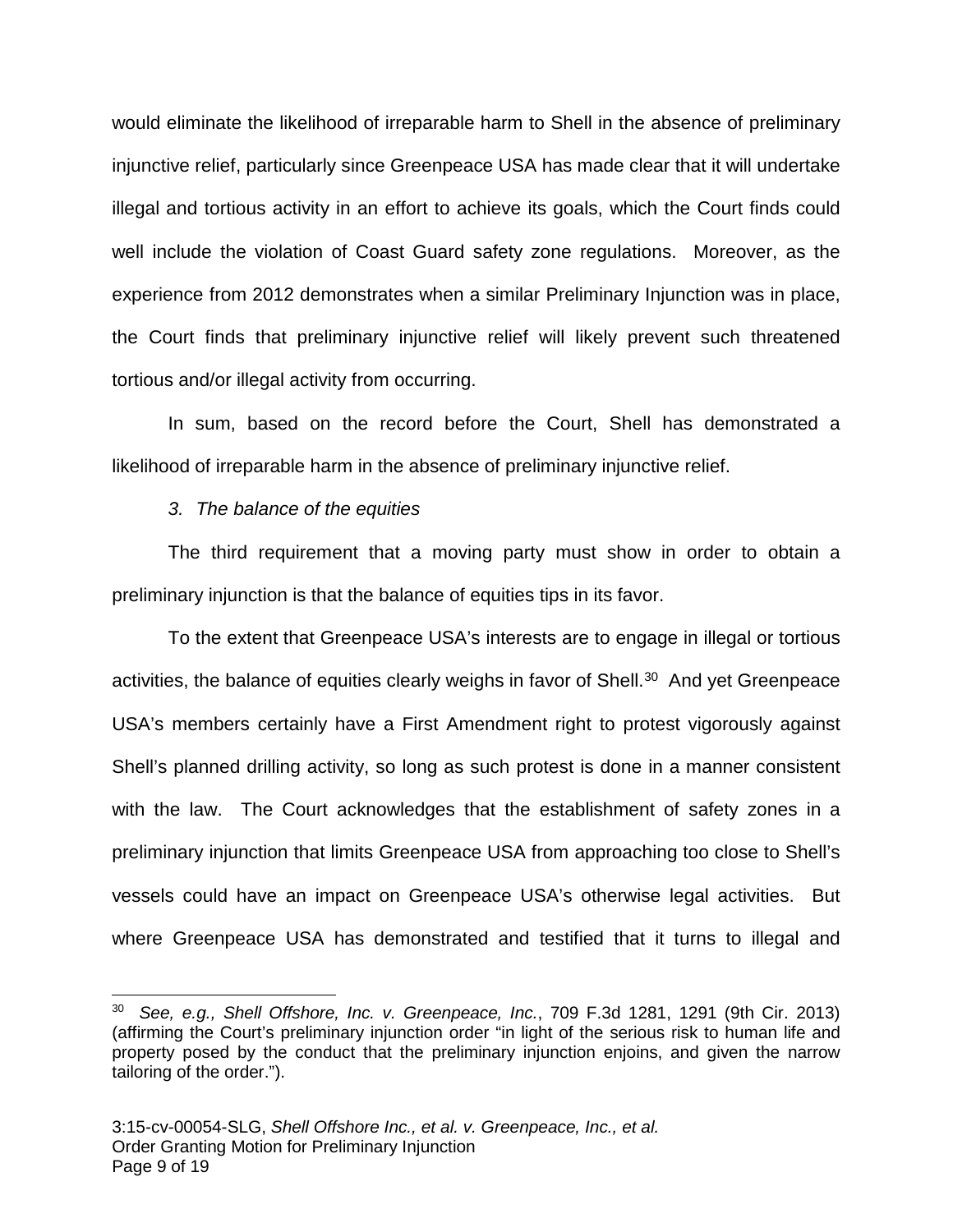tortious conduct to spread its message, the establishment of reasonable safety zones aimed at addressing that threatened conduct is nonetheless warranted.

And while the Court will establish certain safety zones, the Court will also accord to Greenpeace USA the opportunity to seek by motion an order that would permit it to legally and non-tortiously go inside the safety zones to observe specified drilling rigs or other operations at such specified times as the Court may order. At the preliminary injunction hearing, Greenpeace USA asserted that such an approach would be unduly burdensome to it because of the time and expense associated with going to court every time it sought to go within the safety zones But the Court finds that in light of the boarding of the Polar Pioneer in April 2015, Greenpeace USA's stated plans for the summer of 2015 to "Stop Shell," and its stated intent to use illegal conduct to achieve its goals, this type of approach will best insure the safety of all involved persons and property while according to Greenpeace USA the opportunity to engage in legal and non-tortious activity closer to Shell's vessels so as to permit Greenpeace USA to share its message from that location should it elect to do so. $31$ 

## 4. The injunctive relief must be in the public interest

-

"The public interest analysis for the issuance of a preliminary injunction requires us to consider whether there exists some critical public interest that would be injured by

<span id="page-9-0"></span><sup>&</sup>lt;sup>31</sup> See Shell Offshore, Inc. v. Greenpeace, Inc., 709 F.3d 1281, 1291 (9th Cir. 2013) ("The safety zones do not prevent Greenpeace USA from communicating with its target audience because, as the district court observed, Greenpeace USA has no audience at sea. . . . Speech is, of course, most protected in such quintessential public fora as the public sidewalks surrounding abortion clinics. . . . But the high seas are not a public forum, and the lessons of Schenck [v. Pro-Choice Network of W.N.Y., 519 U.S. 357 (1997)] have little applicability there.").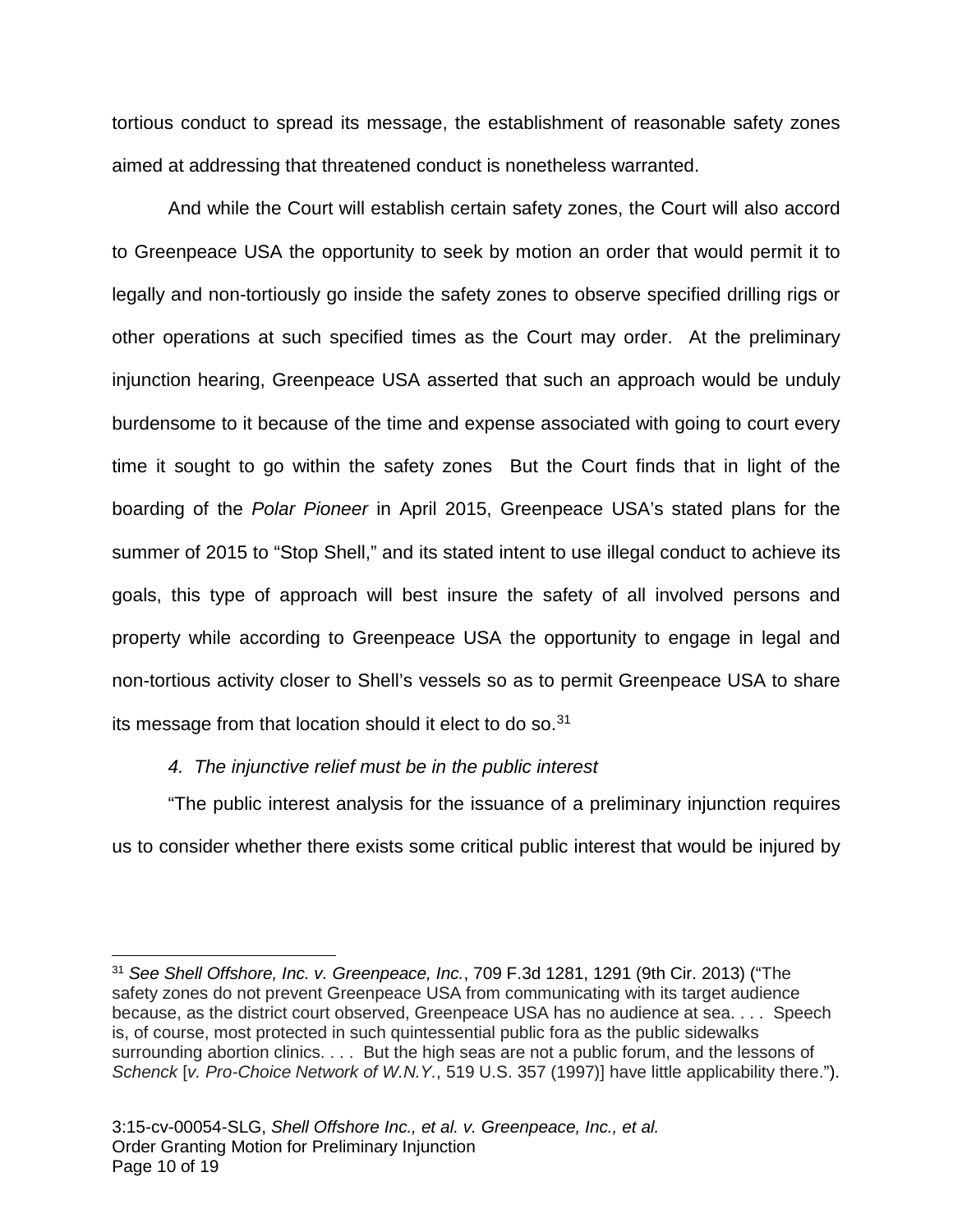the grant of preliminary relief."<sup>[32](#page-10-0)</sup> The public interest is not disserved by an injunction that precludes illegal or tortious conduct. $33$  And for much the same reason that the Court has concluded that the balance of equities tips in favor of preliminary injunctive relief, the Court concludes that so long as the scope of injunctive relief is narrowly tailored, the impact on Greenpeace USA's legitimate interests in monitoring and legally protesting Shell's activities can be minimized.<sup>[34](#page-10-2)</sup>

#### Scope of the Preliminary Injunction

 $\overline{a}$ 

Shell has sought to have safety zones established around each of its contracted vessels for the Arctic season when they are in transit and when they are in the Chukchi Sea. The Court finds that the in-transit safety zone in the Puget Sound area should correspond to the 500-yard safety zones that have been established there by Coast Guard regulation so as to facilitate the administration of the Coast Guard regulations as well as the enforcement of this Order. The Court finds that having a 500-yard Coast Guard safety zone for Shell and the public as a whole in regulations, and a different 500-meter (or, as Shell requests for some vessels, a 1000-meter) in-transit safety zone in a preliminary injunction for Greenpeace USA and those in concert with it, in the

<span id="page-10-0"></span> $32$  Cal. Pharmacists Ass'n v. Maxwell-Jolly, 596 F.3d 1098, 1114-15 (9th Cir. 2010), vacated on other grounds and remanded sub nom. Douglas v. Ind. Living Ctr. of Southern California, Inc., -- - U.S. ---, 132 S. Ct. 1204 (2011) (citation omitted).

<span id="page-10-1"></span> $33$  See, e.g., Shell Offshore, Inc. v. Greenpeace, Inc., 709 F.3d 1281, 1291-92 (9th Cir. 2013).

<span id="page-10-2"></span><sup>&</sup>lt;sup>34</sup> See Heffron v. Int'l Soc'y for Krishna Consciousness, Inc., 452 U.S. 640, 655 (1981; Schenck v. Pro-Choice Network of Western New York, 519 U.S. 357, 377 (1997); Shell Offshore, Inc. v. Greenpeace, Inc., 709 F.3d 1281, 1291-92 (9th Cir. 2013).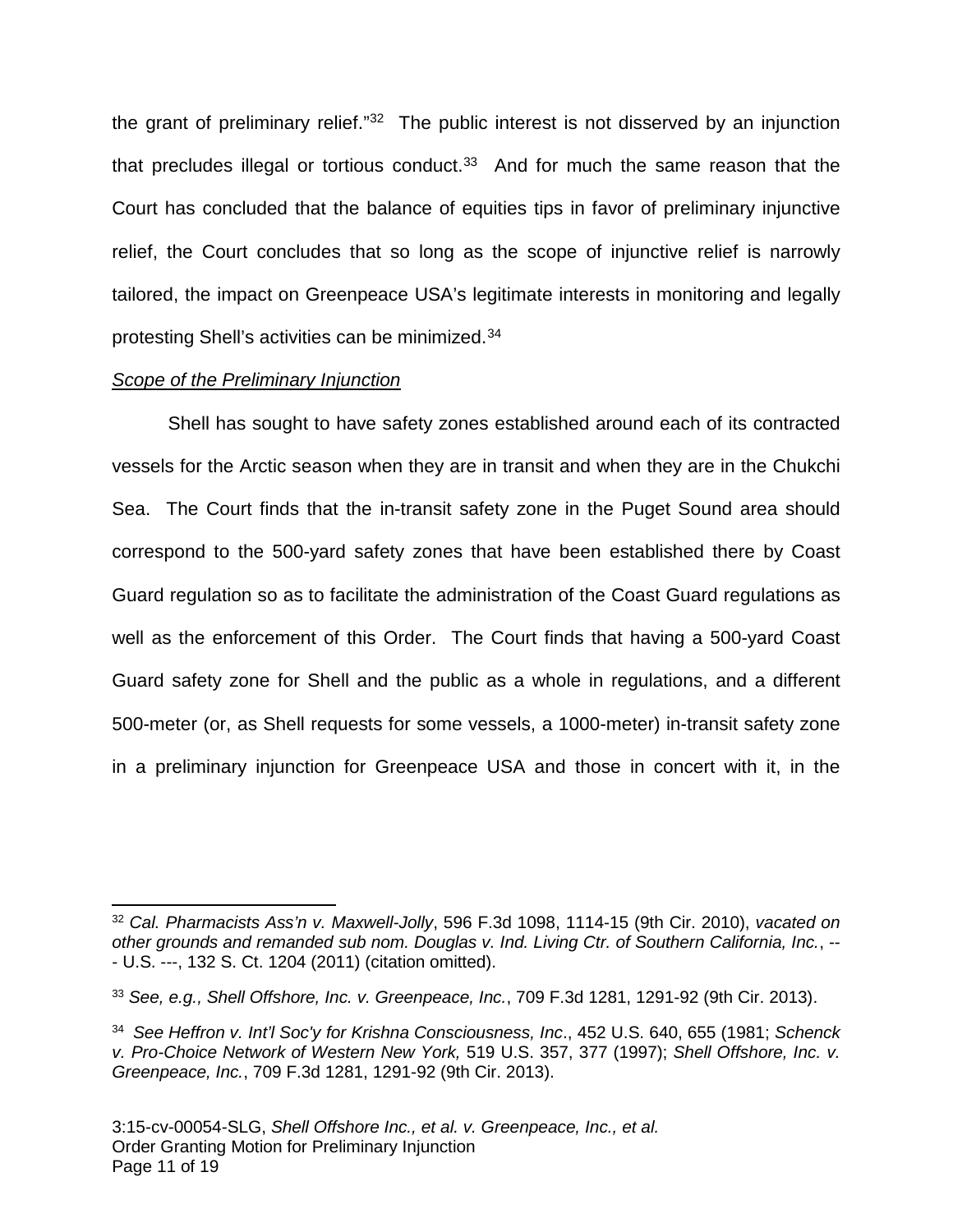densely-populated Puget Sound area would be potentially confusing and not be in the public interest. [35](#page-11-0)

With respect to the proposed safety zones outside of Puget Sound, Shell has demonstrated through the testimony of David George that its proposed safety zones for each of the vessels are warranted. In particular, Mr. George's testimony adequately explained why the Coast Guard's safety zone regulations, which are aimed at ensuring safe waterways for all users, do not adequately meet Shell's need for injunctive relief from Greenpeace USA—an entity that is not trying to safely navigate around or legally protest Shell-contracted vessels but is instead trying to climb aboard vessels and otherwise "Stop Shell" from undertaking its Arctic operations.<sup>[36](#page-11-1)</sup>

Specifically as to the towing safety zones, Mr. George stated in his declaration

that the

potential danger [of collision with a Greenpeace vessel] is compounded when the transiting vessel is under tow because the length of the towline and speed of the vessels restrict their ability to maneuver, including stopping, which can be hampered if the towing/towed vessels are prevented from executing the operation in a a safe and efficient manner. If sudden evasive action is taken by the towing vessel, perpendicular forces can overstrain the towing equipment and result in capsize of the tug. This 'pendulum effect' can render the towed vessel temporarily uncontrolled, increasing the risk of collision, potential damage from broadside seas, and if in confined water, grounding.<sup>[37](#page-11-2)</sup>

<span id="page-11-0"></span><sup>&</sup>lt;sup>35</sup> See Safety Zones and Regulated Navigation Area; Shell Arctic Drilling/Exploration Vessels and Associated Voluntary First Amendment Area, Puget Sound, WA, 80 Fed. Reg. 081 (Apr. 28, 2015). There is far less boat traffic in the Chukchi Sea or the Arctic Ocean than in Puget Sound, so there is less difficulty in having two different-sized safety zones in force in those areas. 

<span id="page-11-1"></span><sup>36</sup> See Docket 90 (Transcript) at 46-48, 69-73.

<span id="page-11-2"></span> $37$  Docket 12 (George Decl.) at  $\P$  19.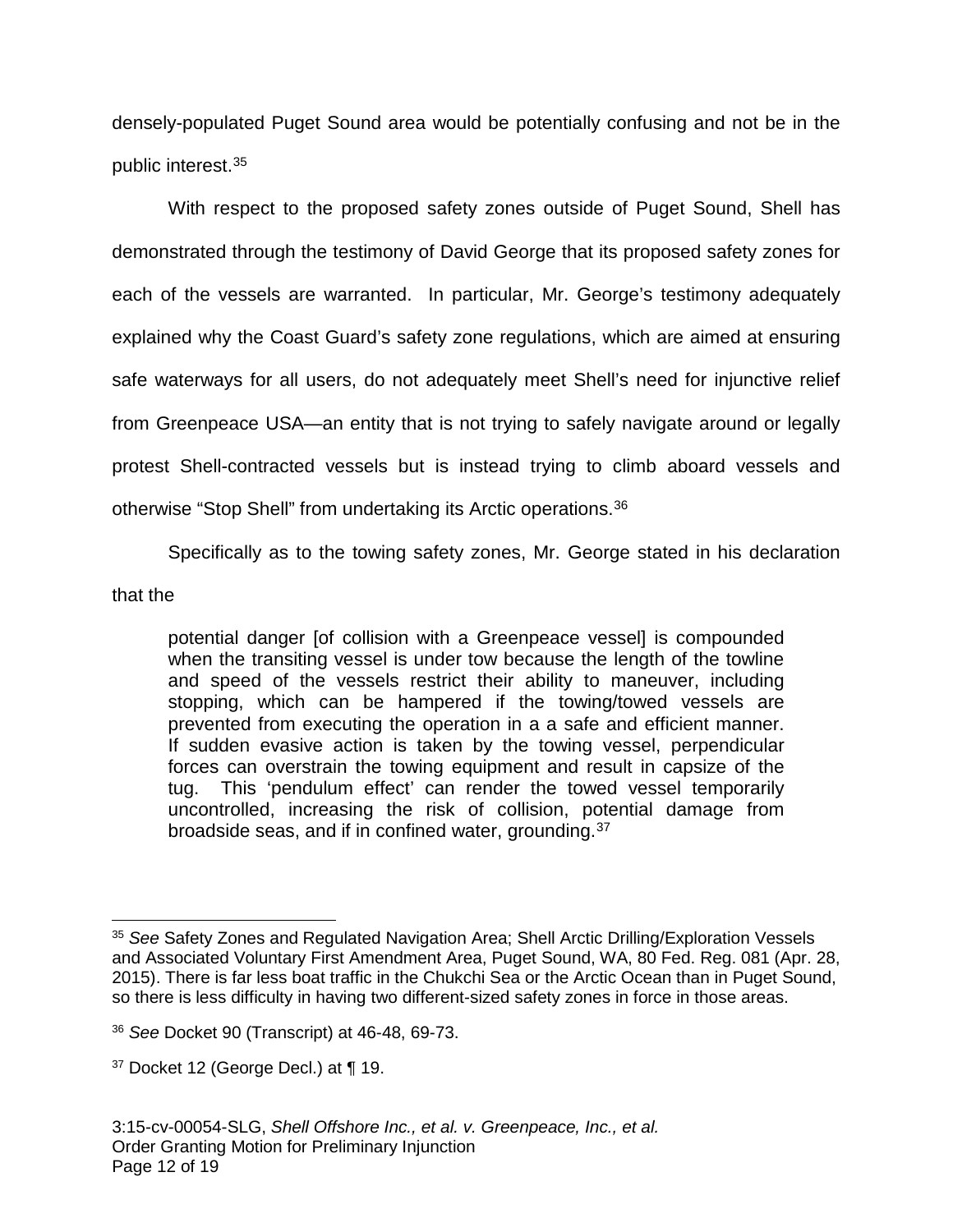Likewise, Mr. George's declaration adequately demonstrates that Shell's proposed 1500 meter safety zones for the Polar Pioneer and the Noble Discoverer are appropriate at Arctic drilling locations during anchoring and other drilling operations in the Chukchi Sea.<sup>[38](#page-12-0)</sup> Specifically, Mr. George states that "[t]he drilling of exploration wells by the Noble Discoverer and Polar Pioneer requires the placement of a carefully coordinated and planned anchoring system involving 8 anchors, weighing approximately 15 tons each, installed in a circular formation around the drillship/MODU at an approximately 1000 meter radius."[39](#page-12-1) Mr. George adds that "[e]ffective and safe implementation of Shell's Ice Management Plan requires that a significant area around the drillship/MODU remains free and clear of any vessels not involved with the drilling operation.[40](#page-12-2)

The Court is aware that Greenpeace USA takes issue with the expertise of Shell's witnesses on the appropriate size of safety zones.<sup>[41](#page-12-3)</sup> Greenpeace USA argues that the Court should instead rely upon the expertise of the Coast Guard if safety zones are to be included at all in a preliminary injunction around the vessels. But the Court finds that a safety zone designed by the Coast Guard to insure safe navigation of the general public presents very different considerations than a safety zone aimed at precluding illegal and tortious conduct by Greenpeace USA. However, Greenpeace USA (or Shell, for that matter) may seek by motion to revisit the appropriate size of the

<span id="page-12-0"></span><sup>38</sup> See Docket 12 (George Decl.) at ¶¶ 23-45. 

<span id="page-12-1"></span> $39$  Docket 12 (George Decl.) at  $\P$  25.

<span id="page-12-2"></span><sup>40</sup> Docket 12 (George Decl.) at ¶ 38; see also id. at ¶¶ 36-37.

<span id="page-12-3"></span><sup>&</sup>lt;sup>41</sup> Implicit in this Order is the Court's denial of Greenpeace USA's Motion to Strike Opinion Testimony of Mr. George and Mr. Lee at Docket 84, which, as noted above, the Court will explain in a separate future order.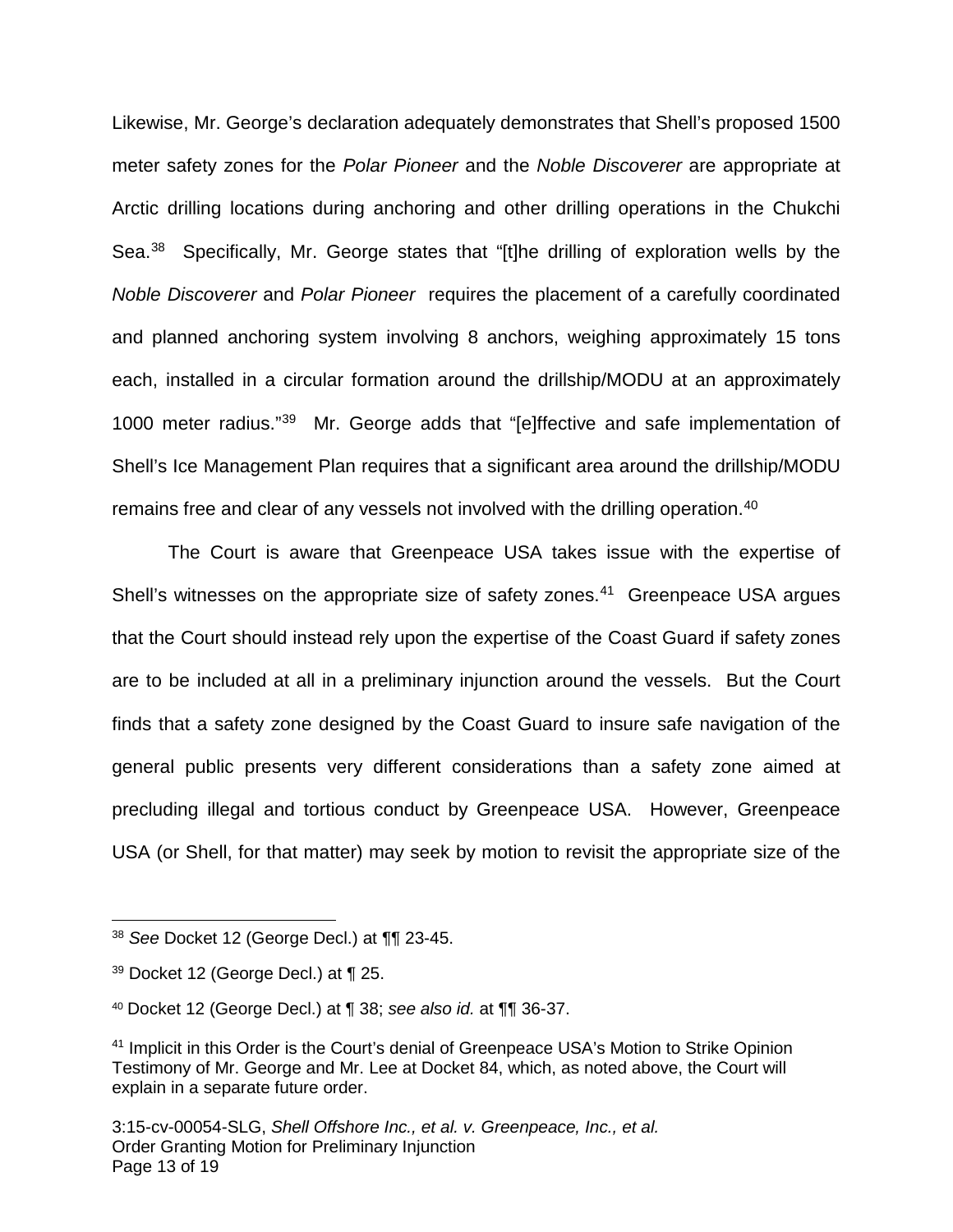safety zones as set forth herein (including the airspace safety zone) at any time during the term of the Preliminary Injunction for good cause shown.

### **CONCLUSION**

For the foregoing reasons, Shell's Motion for a Preliminary Injunction is GRANTED and IT IS ORDERED as follows:

- 1. This Order, effective immediately except as specifically noted below as to certain vessels and facilities, applies to each of the following:
	- a. To the vessels listed below when located on the high seas, in the United States Exclusive Economic Zone, in United States navigable and territorial waters, and when located in port within the United States

and its territories:

- i. Polar Pioneer
- ii. Noble Discoverer
- iii. Nordica
- iv. Fennica
- v. Arctic Challenger (effective 6/15/15)
- vi. Corbin Foss (effective 6/15/15)
- vii. Aiviq
- viii. Lauren Foss (effective 5/15/15)
- ix. Tuuq (effective 5/15/15)
- x. Ross Chouest
- xi. Harvey Champion
- xii. Harvey Supporter
- xiii. Ocean Wind
- xiv. Ocean Wave
- xv. Harvey Sisuaq
- xvi. Harvey Explorer
- xvii. American Trader (effective 5/8/15)
- xviii. Nanuq
- xix. Barbara Foss (effective 5/8/15)
- xx. Tor Viking II (effective 5/15/15)
- xxi. Guardsman
- xxii. Sea Prince
- xxiii. Montana (effective 6/15/15)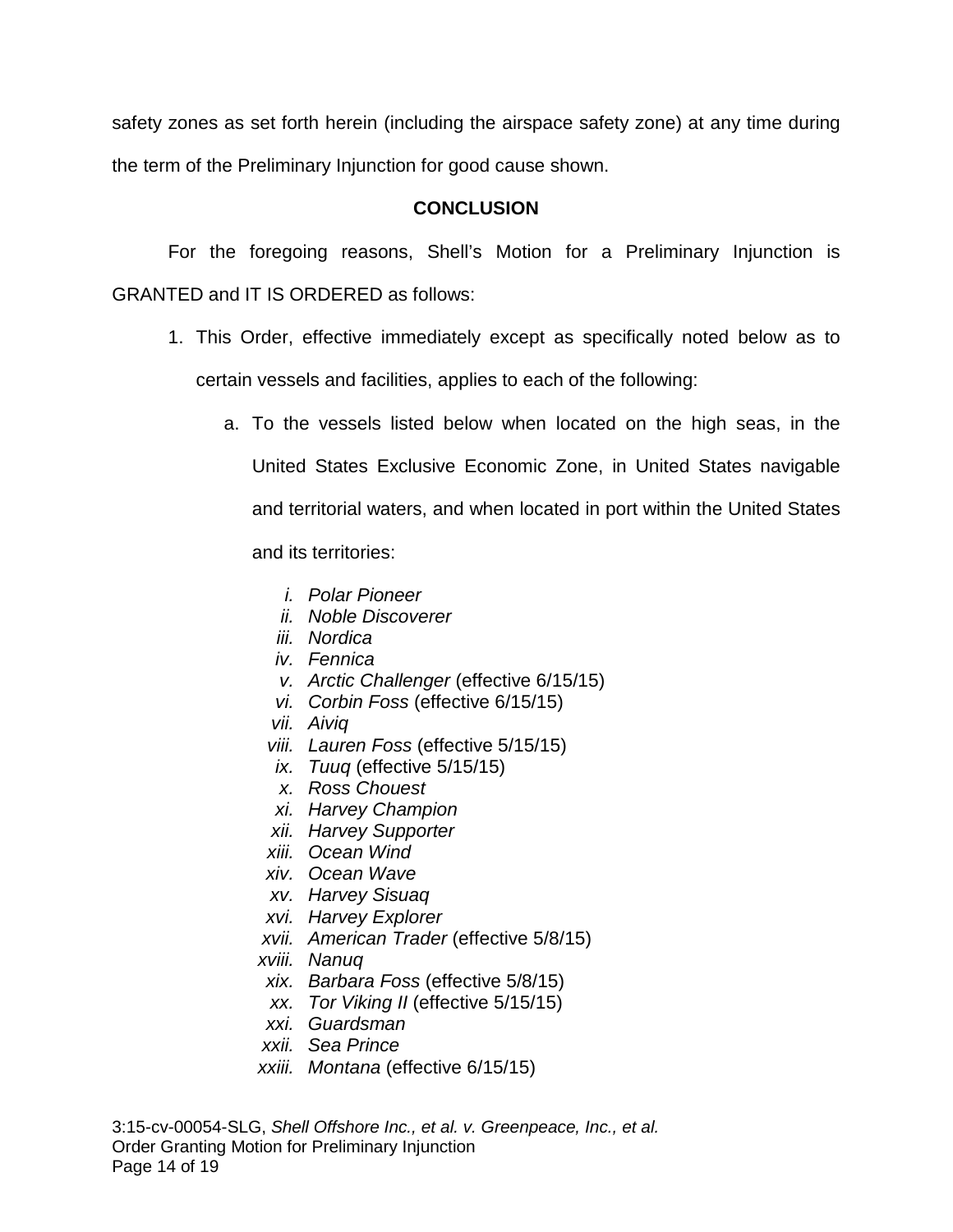xxiv. Klamath xxv. Arctic Endeavour xxvi. Unalaq xxvii. Benjamin Foss (effective 5/20/15) xxviii. King C xxix. Marika (effective 5/30/15)

- b. To all buoy and anchor systems placed within the United States Exclusive Economic Zone of the Chukchi Sea for the Polar Pioneer and the Noble Discoverer.
- c. Beginning June 25, 2015, to the Ravn Alaska hangars and ramp lots 2A, 3C, 4A Block 100, and the old Era Alaska passenger terminal Lot 4 Block 300, located at Wiley Post Will Rodgers Memorial Airport, 1751 Ahkovak St., Barrow, Alaska.
- 2. With respect to each of the above-described vessels, property, and facilities, Greenpeace, Inc. (also known as Greenpeace USA) and its officers, agents, servants, employees, and attorneys, and all others who are in active concert or participation with Greenpeace, Inc. (also known as Greenpeace USA) and/or its officers, agents, servants, employees, and attorneys, (collectively "Greenpeace"), who receive actual notice of this Order by personal service or otherwise, are enjoined from:
	- a. Breaking into or trespassing on the vessels, property, and facilities;
	- b. Tortiously or illegally interfering with the operation, movement or progress of the vessels, property, and facilities;
	- c. Barricading, blocking, or preventing access to or egress from the vessels, property, and facilities; and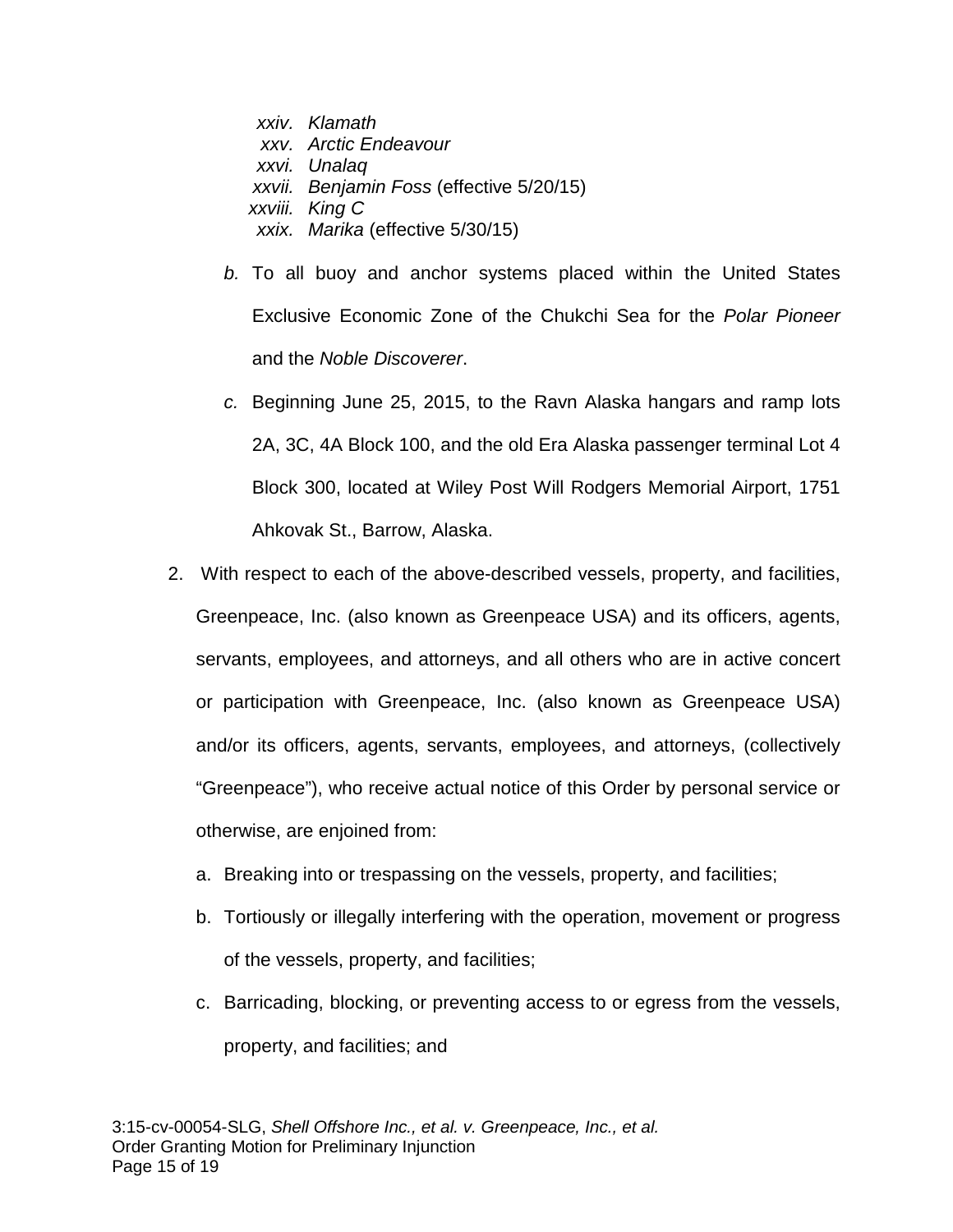- d. Tortiously or illegally endangering or threatening any employee, contractor or visitor of Shell or any of its affiliates who is present on, or as they enter or exit, the vessels, property, or facilities.
- 3. Greenpeace, Inc. (also known as Greenpeace USA) and its officers, agents, servants, employees, and attorneys, and all others who are in active concert or participation with Greenpeace, Inc. (also known as Greenpeace USA) and/or its officers, agents, servants, employees, and attorneys, (collectively "Greenpeace"), who receive actual notice of this Order by personal service or otherwise, are enjoined from entering the safety zones established by paragraph 4 of this Order.
- 4. The following safety zones are established:
	- a. From the date of this Order until October 31, 2015, while in transit: (1) on the high seas, (2) in the United States Exclusive Economic Zone, and (3) in U.S. navigable and territorial waters, around the following vessels (including surface and subsurface areas):
		- i. Noble Discover: 1000 meters (m).
		- ii. Polar Pioneer: 1000 m.
		- iii. Nordica: 500 m.
		- iv. Fennica: 500 m.
		- v. Tor Viking II: 500 m.
		- vi. Ross Chouest: 500 m.
		- vii. Harvey Explorer: 500 m.
		- viii. Harvey Champion: 500 m.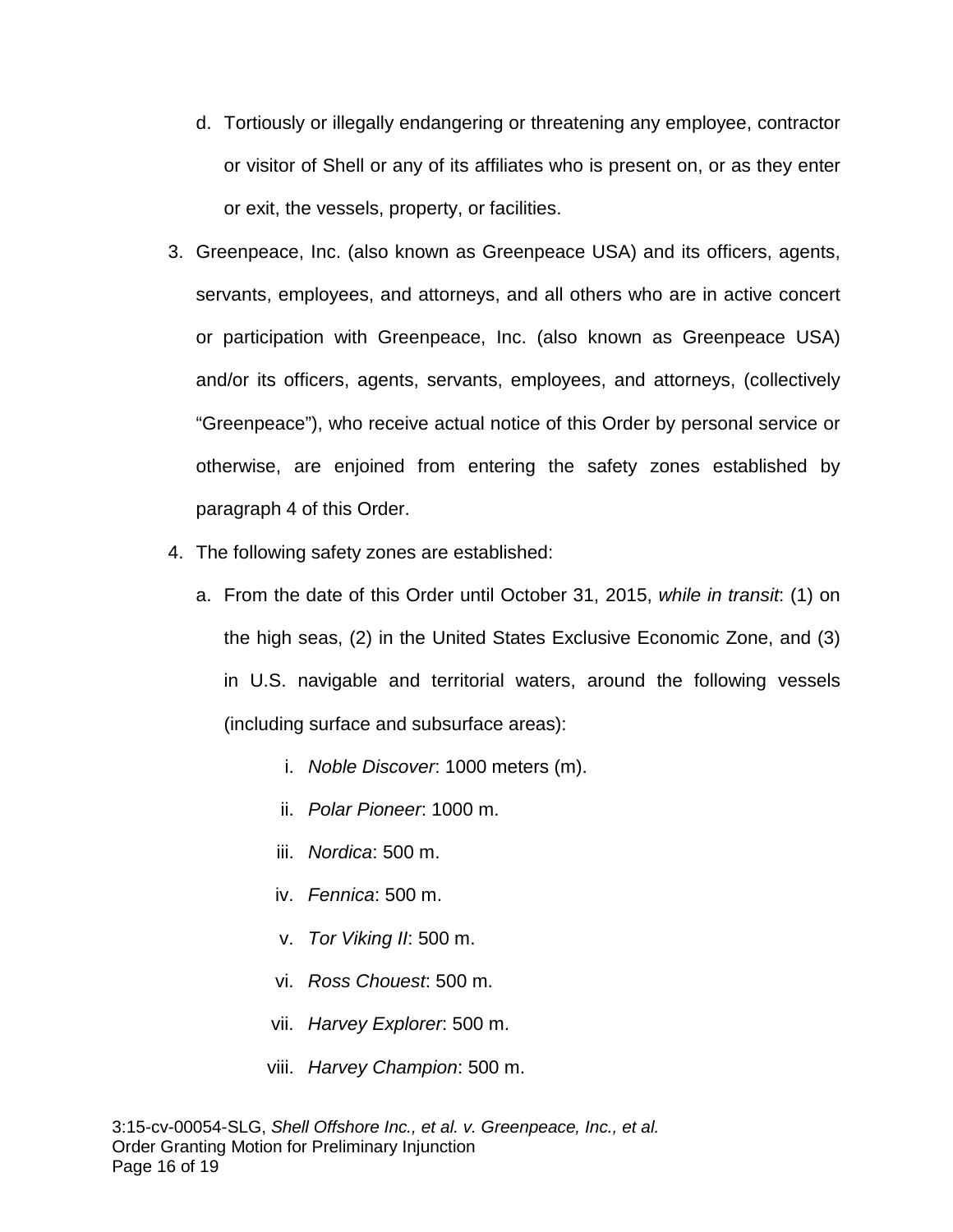- ix. Harvey Supporter: 500 m.
- x. Harvey Sisuaq: 500 m.
- xi. Aiviq: 500 m; 1000 m when towing.
- xii. Nanuq: 500 m.
- xiii. Guardsman: 500 m; 1000 m when towing.
- xiv. Ocean Wind: 500 m; 1000 m when towing.
- xv. Ocean Wave: 500 m; 1000 m when towing.
- xvi. Corbin Foss: 500 m; 1000 m when towing.
- xvii. Lauren Foss: 500 m; 1000 m when towing.
- xviii. Barbara Foss: 500 m; 1000 m when towing.
- xix. Sea Prince: 500 m; 1000 m when towing.
- xx. Montana: 500 m; 1000 m when towing.
- xxi. Klamath: 500 m; 1000 m when under tow.
- xxii. Arctic Challenger: 500 m; 1000 m when under tow.
- xxiii. Arctic Endeavour: 500 m; 1000 m when under tow.
- xxiv. Tuuq: 500 m; 1000 m when under tow.
- xxv. Unalaq (landing craft): 500 m.
- xxvi. American Trader: 500 m; 1000 m when towing.
- xxvii. Benjamin Foss: 500 m.
- xxviii. King C (crew boat): 500 m.
- xxix. Marika (resupply tanker): 1000 m.
- b. The safety zones set forth above in subparagraph (a) shall instead be **500 yards** for each of the above-listed vessels while in transit in the U.S.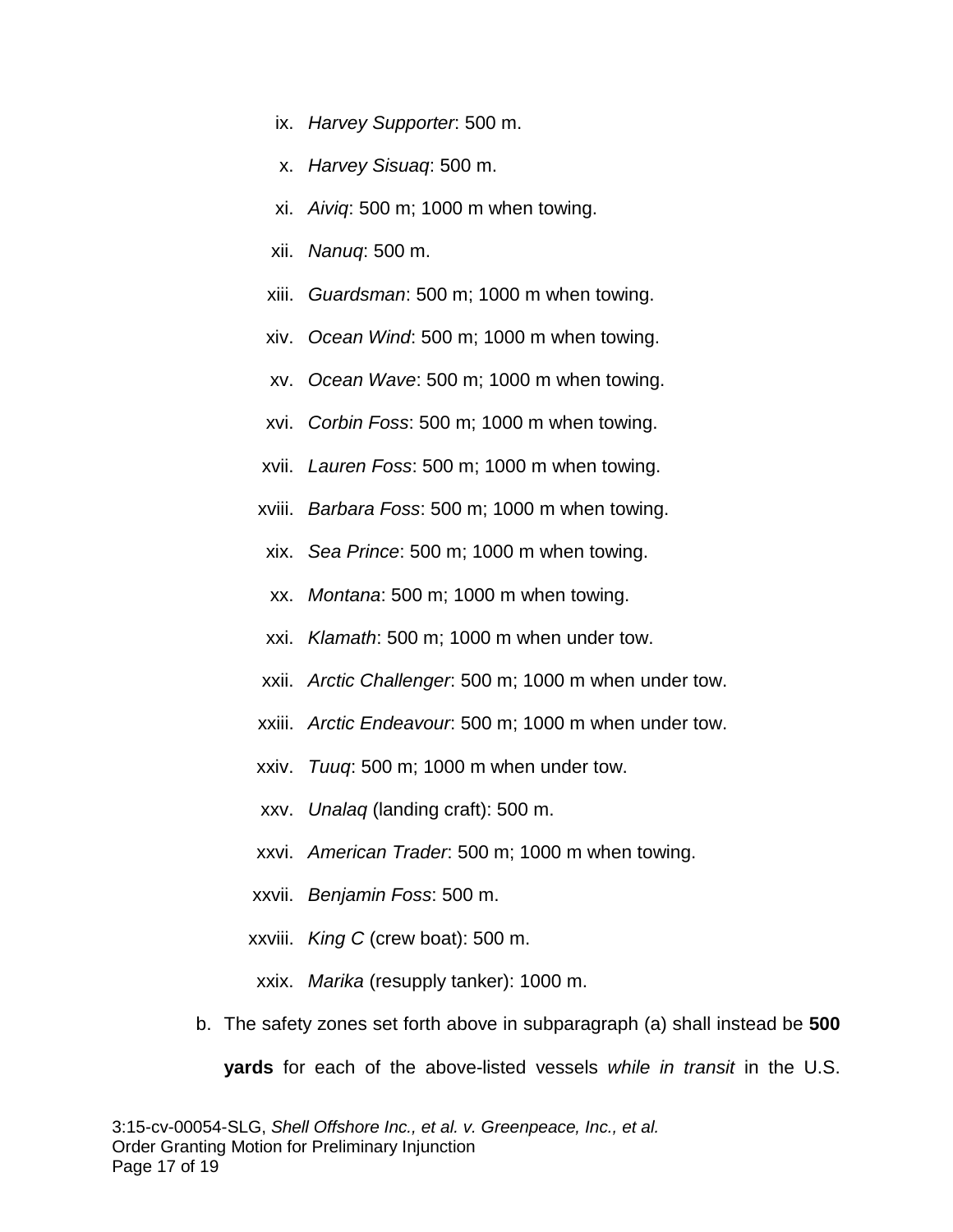Territorial and Internal Waters of those waters under the jurisdiction of the Captain of the Port Zone **Puget Sound**.

- c. The safety zones set forth above in both subparagraphs (a) and (b) shall instead be 100 meters for each of the above-listed vessels when transiting through narrow channels designated as piloted waters.
- d. From July 1, 2015 through October 31, 2015, at drilling locations, during drilling operations and while completing drilling operations, when upon U.S. navigable and territorial waters and upon waters within the United States Exclusive Economic Zone in the Chukchi Sea, the safety zones for the Polar Pioneer and the Noble Discoverer shall be 1500 meters (including surface and subsurface areas).
- e. From June 25, 2015 through October 31, 2015, in the airspace to an elevation of 3,000 feet above ground level and in a 0.5 nautical mile radius from (a) the Noble Discoverer, Polar Pioneer, Nordica, Fennica, Sisuaq, and Aiviq (i.e., all helideck-equipped vessels) at all times; and (b) all other vessels while helicopter hoisting is being conducted at that vessel.
- 5. Greenpeace USA shall not operate any drones anywhere within the Burger Prospect in the Chukchi Sea from June 25, 2015 through October 31, 2015, except as established by Order of the Court upon motion that includes a proposed plan for such drone use by Greenpeace USA and after each party has been accorded an opportunity to be heard regarding such proposed plan.
- 6. Pursuant to this Court's Temporary Restraining Order, Shell has deposited with the Clerk of Court a cash bond in the amount of Five Thousand Dollars